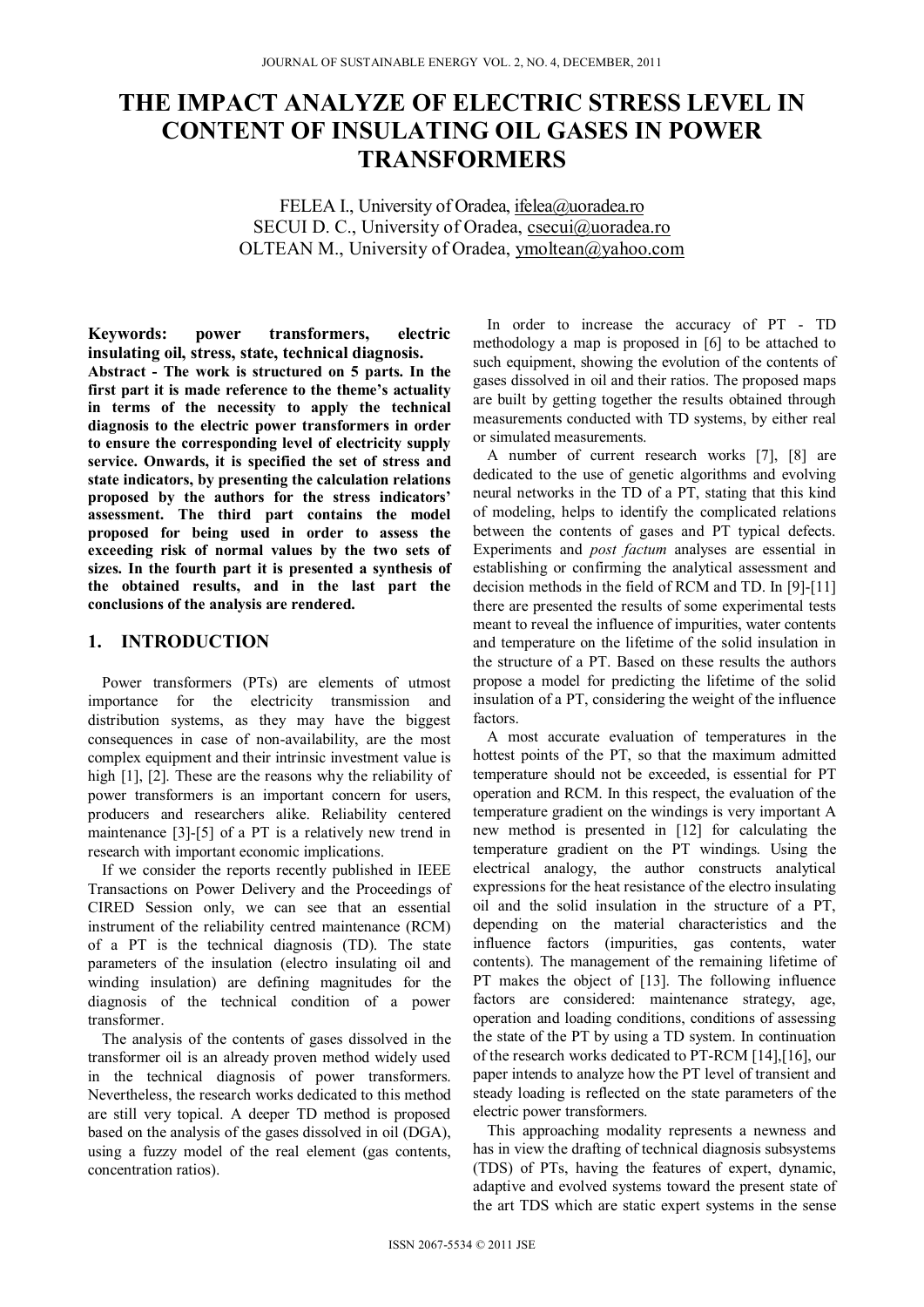that they can't foresee the evolution of state indicators according to the measure level of stress. As opposed to the approach presented at [15], [16], the present work resorts to assessment and comparative analysis for the two categories of stress size and parameters, and of the level of exceeding risk of normal values.

Within this work, it will be analysed the impact of PTs' stress level, materialised through the values of some of the stress indicators  $(SI)$  – static and dynamic – upon the gas content from the electrical insulating oil (EO).

### **2. STRESS AND STATE INDICATORS**

To show the level of steady loading, the following magnitudes: were evaluated based on measurements performed on characteristic days (winter, summer) and moments (day/night peaks and off-peaks):

• Mean relative voltage

$$
u_m = \frac{1}{mU_{1N}} \sum_{i=1}^{m} U_i
$$
 (1)

• Mean relative load:

$$
L_m = \frac{1}{mS_N} \sum_{i=1}^{m} S_i
$$
 (2)

To show the level of transient overloading, he following magnitudes are calculated:

Overloading factor at short circuit current;

$$
k_{\text{SII}} = \frac{1}{I_{\text{N}}} \sum_{j=1}^{n} N_{klj} \cdot I_{klj}
$$
 (3)

Overloading factor at overload current:

$$
k_{SI2} = \frac{1}{I_N} \sum_{j=1}^{n} N_{k2j} \cdot I_{k2j}
$$
 (4)

Where:

 $i, j$  – unit index, to mark a values order in a run of values of a magnitude;

 $S_N$  – nominal power;

- $U_{1N}$  primary nominal voltages of PT;
- $U_i$  momentary value of voltage applied in PT primary;
- $S_i$  momentary apparent load of PT;

m – number of characteristic values of magnitudes over the calculation interval (one year);

 $I_N$  – PT nominal current;

 $(N_{k1i}, I_{k1i})$  – number of maximal fast protection releases  $(N_{k1j})$  caused by short circuit current  $(I_{k1j})$  on line  $,j$ ";

 $(N_{k2i}, I_{k2i})$  – number of maximal time delay protection releases (N<sub>k2j</sub>), caused by overload current ( $I_{k2j}$ ) on line "j";

n – number of electric lines representing outgoings from electric stress (short circuit) or overload on the PT under evaluation.

The values of the above magnitudes are calculated for each year with reference to each PT under analyses.

The stress indicators ( $u_m$ ,  $L_m$ ,  $k_{SI1}$ ,  $k_{SI2}$ ) being relative dimensions – in this case the gas content in EO - with relative values, the measured values being reported to the admitted limit values specified above for the analysed case. The analysing methodology was applied to 29 PTs which function in 18 electric sub-stations (ES) with a value of 110kV/MV from the distribution branch of Oradea electricity (Romania).

The level of gas content (GD) in the electrical insulating transformer is normal and characterises the EO's state, i.e. the PT reliability. In this work we will make reference to 7 types of key-gases [6] by analysing the exceeding risk of the following limit values (ppm):

- Hydrogen  $(H<sub>2</sub>)$ : 100;
- Methane (CH<sub>4</sub>): 120;
- Ethan  $(C_2H_6)$ : 65;
- Ethylene  $(C_2H_4)$ : 50;
- Acetylene  $(C_2H_2)$ : 35;
- Carbon monoxide (CO): 350;
- Carbon dioxide  $(CO<sub>2</sub>)$ : 2500.

The 29 analyzed PT has the following characteristics:

- $S_N$  [MVA]: 10 (3 pieces); 16 (17 pieces); 25 (9 pieces);
- $U_{1N}/U_{2N}$  [kV/kV]: 110/6 (9 pieces); 110/20 (20 pieces);
- nominal losses:  $\Delta P_{0N}$  [20÷30] kW and  $\Delta P_{kN}$  [68÷151] kW;
- number of years from putting its in operation: beyond of 30 (15 pieces), [20÷30] (9 pieces), under 20 (5 pieces);
- type of:  $TTUS N$ ;
- $\triangle P_{0N}$  nominal losses of idle power in core;
- $\triangle P_{kN}$  nominal losses of idle power in iron.



**Fig. 1 The process of stress parameters (relative values) for TR 1 from Velenţa Sub-station**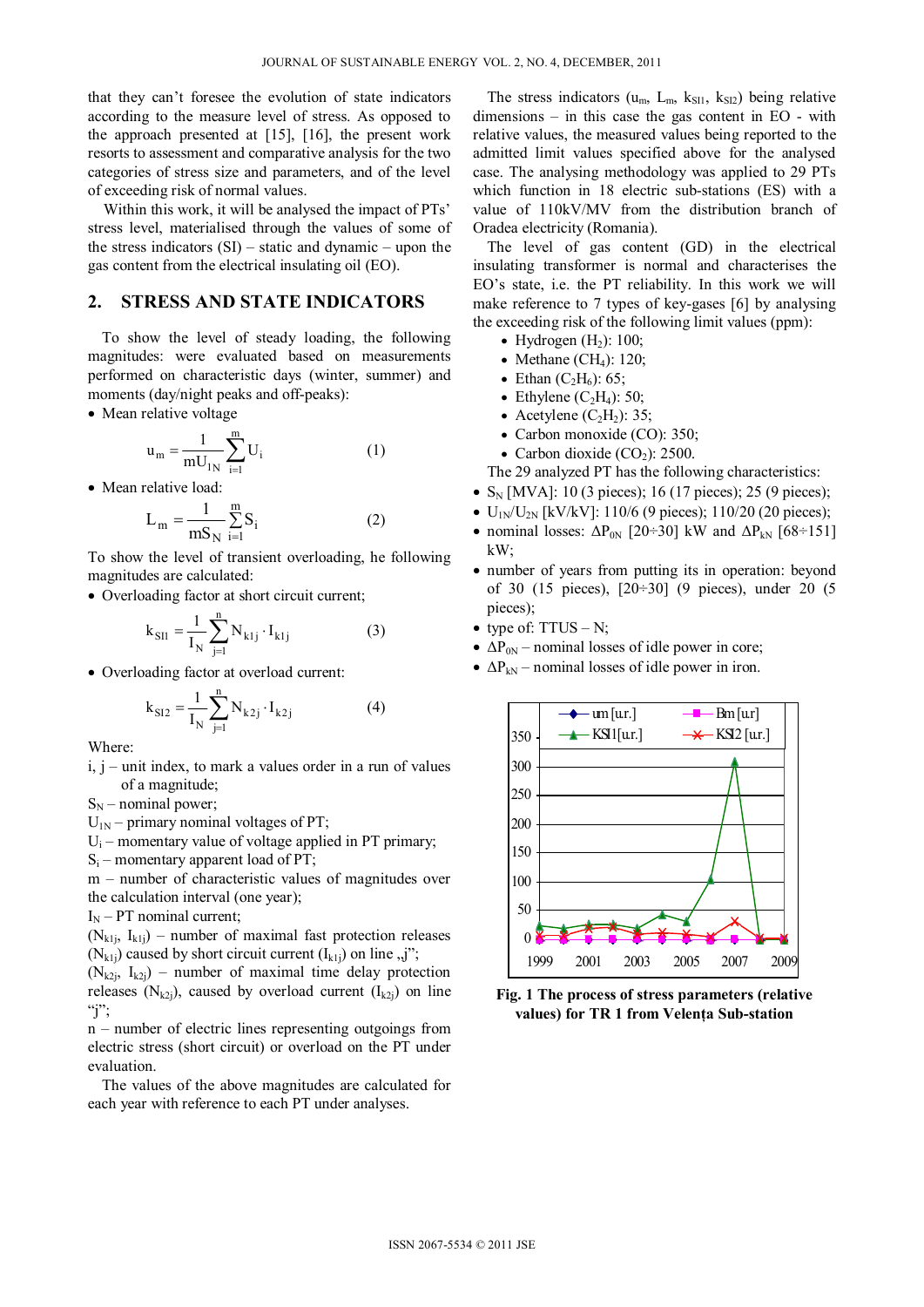

**Fig. 2 The process of gas content for TR1 from Velenţa sub-station** 

The used electrical insulating oil (EO) is of TR30 type, manufactured by PETROM. The analysing period is of 11 years, during the interval [1999 – 2009].

In Fig. 1 and Fig. 2 are indicated the values obtained during the analysing period for the two categories of sizes, with reference to one of the analysed transformers.

Such comparative sequential analyses, as well as the overall assessments can be performed for each PT [15], [16].

# **3. RISK'S ASSESSMENT METHODOLOGY**

In accordance with the procedure announced in the first part of the work, in this case we will proceed to the assessment of the level detained by the exceeding risk during the normal (permissible) values' analysis by the two sets of sizes. We observe:

Xa – permissible (normal) value;

Xm – measured value;

 $Xa = {u_m}^a, L_m^a, k_{SI}^a, k_{SI}^a$  $k_{SI1}^a$ ,  $k_{SI2}^a$  } for stress indicators;

 $Xa = \{ R_{60}^a, E^a, t g \delta^a, i_a^a, \}$  for classic indicators;

 $Xm = \{u_m^m, L_m^m, k_{SI}^m, k_{SI}^m\}$  $k_{SI1}^m, k_{SI2}^m$  } for stress indicators;

| $Xm = \{R_{60}^m, E^m, tg\delta^m, i_a^m, C_{H_2O}^m\}$ | for | classic |
|---------------------------------------------------------|-----|---------|
| indicators.                                             |     |         |



**Fig. 3 Assessment of risk for the upper limited indicators** 

In order to assess the risk level, we will establish the probability (p) for the measured values to exceed the permissible values for each size. Sizes from  $X_a$  category have fixed determined values, and indicated by the norms or manufacturer. The measured sizes have the characteristics of aleatory variables which are naturally inserted in the normal parameter distribution: mean value (m) and dispersion  $(\sigma^2)$  [1], [3], [4]. For this reason, for assessing the risk level, we will operate with the normal distribution (the distribution density  $f(X)$ ) based on the representations from Fig. 3 and Fig. 4.



**Figure 4 Assessment of risk for the lower limited indicators** 

The calculation relations of the risk level  $(p_1, p_2)$  are the followings:

$$
p_1 = \frac{1}{\sqrt{2 \cdot \pi} \cdot \sigma_{X_m}} \int_{X_a}^{\infty} exp\left(-\frac{(X_m - m_{X_m})^2}{2 \cdot \sigma_{X_m}^2}\right) dX_m \quad (5)
$$
  

$$
p_2 = \frac{1}{\sqrt{2 \cdot \pi} \cdot \sigma_{X_m}} \int_{-\infty}^{X_a} exp\left(-\frac{(X_m - m_{X_m})^2}{2 \cdot \sigma_{X_m}^2}\right) dX_m \quad (6)
$$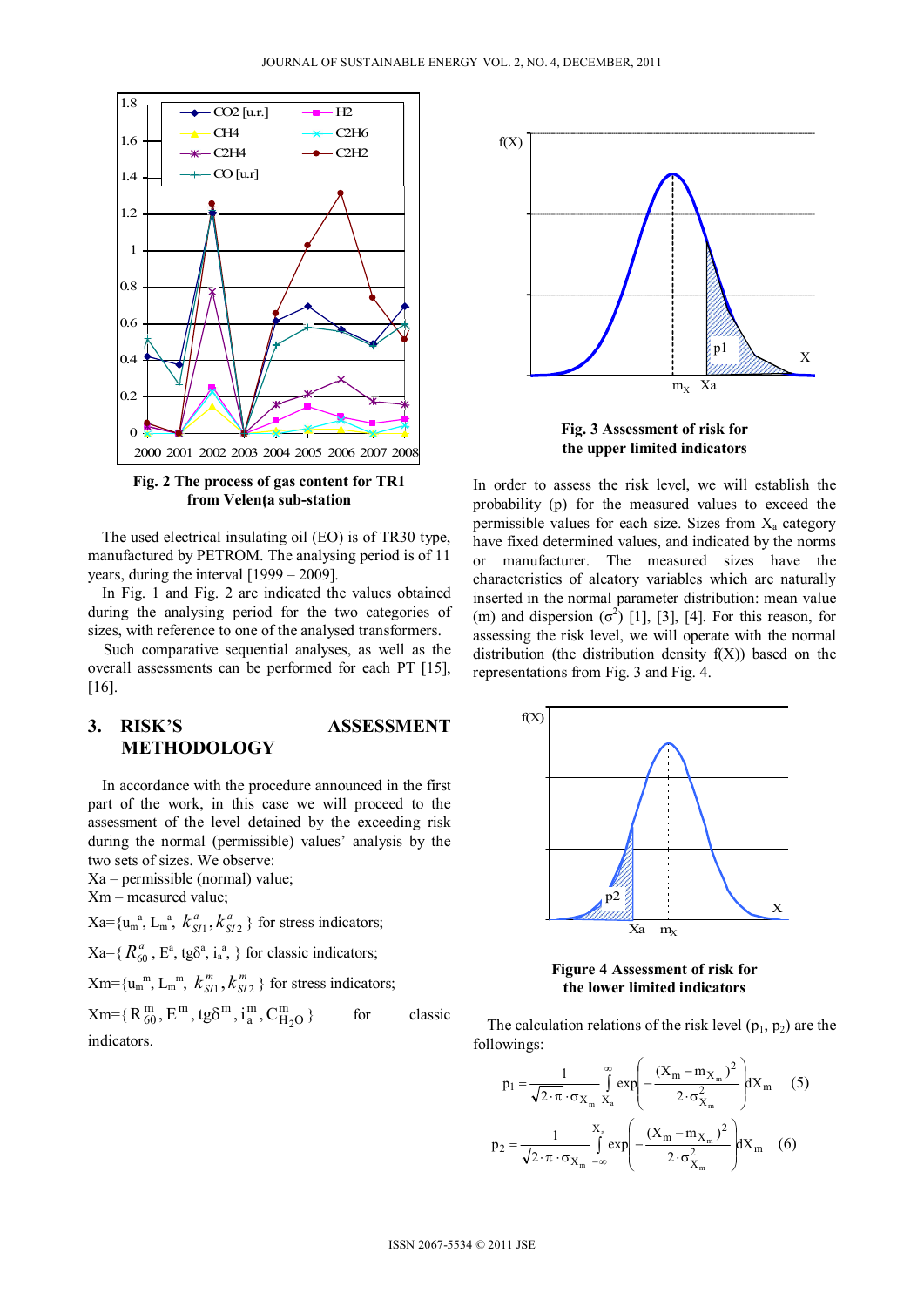## **4. OBTAINED RESULTS**

The assessment methodology of risk level was applied by taking into consideration each stress and state indicators (DG) for the PTs set with reference to each year from the analysing interval.

In Fig. 5 and Fig. 6 is presented – for exemplification purpose – the distribution's density of relative values for two of the measured sizes (one of stress- $f(u_m)$  and one of state - f(H2)).







**Fig. 6 The function of distribution density for H2 parameter** 

The results obtained for the state parameter (H2) are indicated in Fig. 6, and in Fig.  $7 -$  Fig. 12 is comparatively represented the evolution of the risk level for the stress indicators and for each of the state indicator.



**Fig. 8 Evolution of risk for H2 and the stress parameters**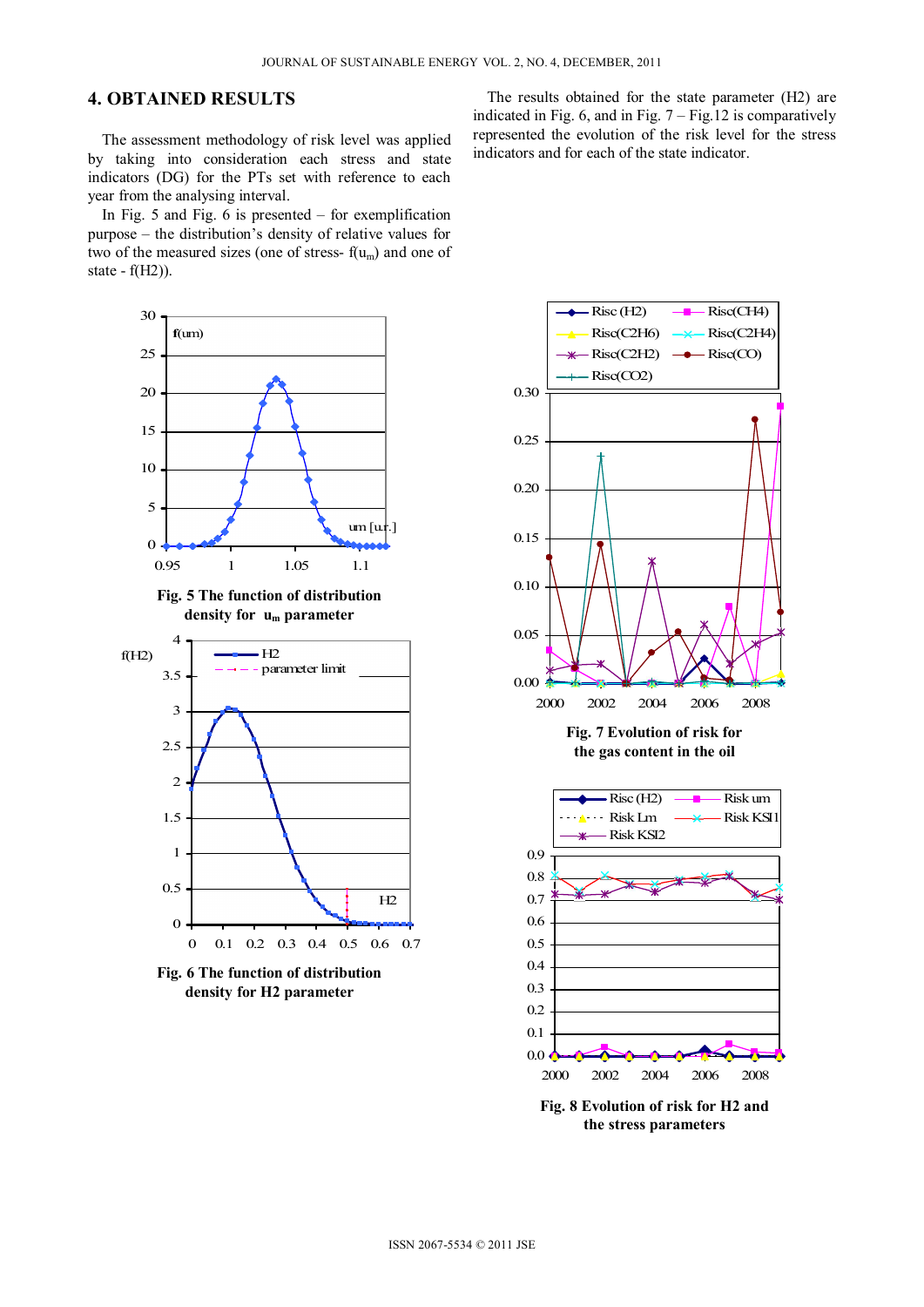

**Fig. 9 Evolution of risk for CH4 and the stress parameters** 



**Fig. 10 Evolution of risk for C2H6 and the stress parameters** 



**Fig. 11 Evolution of risk for CO and the stress parameters** 



**Fig. 12 Evolution of risk for CO2 and the stress parameters** 

# **5. CONCLUSIONS**

The technical diagnosis of power transformers (PTs) based on the state of the electro insulating oil is quite a relevant method whose potentiality is still to be further researched and revealed.

The paper follows up the authors' concerns to assess how the level of loading of a  $PT_s$  affects the condition of the electro insulating oil (EO), in order to identify some models for predicting the EO state depending on the level of loading, to be used in the PT reliability centred maintenance strategy.

Considering the relatively short period of analysis (11 years), the low number of transformers (29 PT), the measurement method that may induce errors, the results obtained are considered to be just "a first step"; for final conclusions it is necessary to continue the research work.

The results obtained for the analysed lot of  $PT_s$  reflect the followings:

• The risk afferent to the gas content in the electrical insulating oil is relatively small on the overall seven types of gases, with the following features:

 - negligible risk with reference to the types of gases:  $C_2H_4$ ,  $C_2H_6$ ,  $H_2$  and  $CO_2$ ;

 - growing risk for the last years during the analysing period with reference to CH4;

- important risk with reference to  $C_2H_2$  and CO;

• The risk afferent to the dynamic overstress indicators  $(k_{\rm SI1}, k_{\rm SI2})$  has the general tendency to grow during the analysing period, with higher values in case of the  $k_{\text{S11}}$ indicator;

● The results obtained don't reflect the impact of permanent stress  $(u_m, L_m)$  upon the gas content in the oil. It may be identified the fact that the risk afferent to the